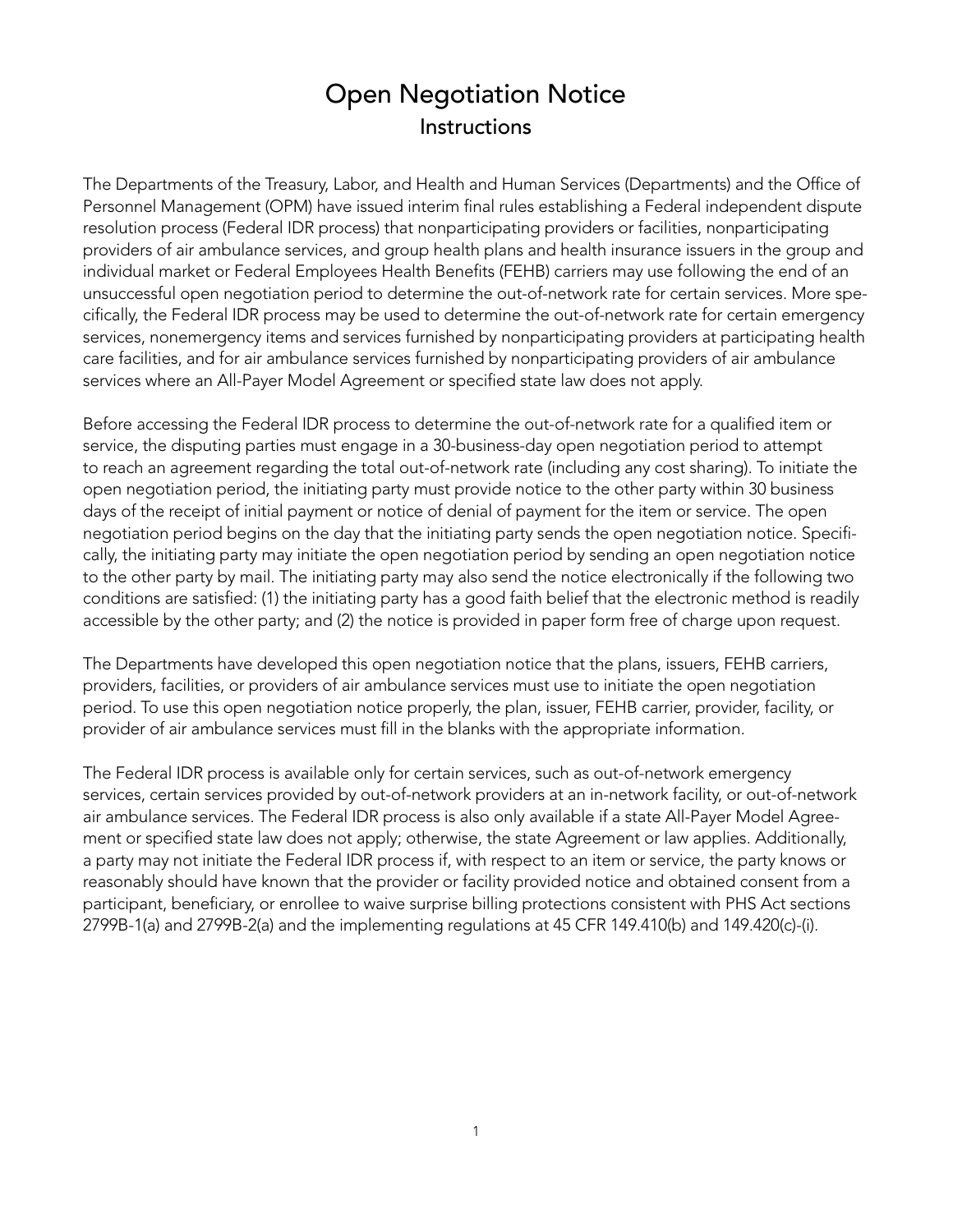#### Open Negotiation Notice

| This notice is provided as a courtesy, in conjunction with the relevant remittance. |                       |                       |                      |  |  |  |  |
|-------------------------------------------------------------------------------------|-----------------------|-----------------------|----------------------|--|--|--|--|
| You are receiving this notice because.                                              |                       |                       | [enter name of party |  |  |  |  |
| initiating negotiations], a(n)                                                      | health care provider, | health care facility, | provider of air      |  |  |  |  |

ambulance services is disputing the out-of-network rate for  $\equiv$ 

*[include appropriate descriptor of the item(s) or service(s) provided. More information regarding these* items or services is provided below. The No Surprises Act provides a Federal independent dispute resolution (Federal IDR) process that group health plans, health insurance issuers of group and individual health insurance coverage, and FEHB carriers and out-of-network or nonparticipating health care providers, facilities, and providers of air ambulance services may utilize to determine the out-of-network rate for certain services following the end of an open negotiation period. The Federal IDR process is available only for certain services, such as out-of-network emergency services, certain services provided by out-ofnetwork providers at an in-network facility, or air ambulance services. The Federal IDR process is also only available if a state All-Payer Model Agreement or specified state law does not apply.

#### What is an open negotiation period?

The open negotiation period is a period of up to 30 business days to determine an agreed-upon amount for the total out-of-network rate (including any cost sharing) for an item or service furnished by a nonparticipating provider, nonparticipating facility, or a nonparticipating provider of air ambulance services to a participant, beneficiary, or enrollee in a group health plan, group or individual health insurance policy, or FEHB carrier and for which a payment is required to be made by the plan or coverage.

### What happens at the end of the open negotiation period?

If we have not agreed upon a payment amount by the end of the open negotiation period *(30 business days from the date of this notice)*, either of us may initiate the Federal IDR process no later than four (4) business days after the end of the open negotiation period, under which a certified IDR entity will select the payment amount for the item(s) and/or service(s) at issue.

Initiating the Federal IDR process does not prohibit us from agreeing on a payment amount after the open negotiation period has ended and before the certified IDR entity determines the payment amount.

For more information on the Federal IDR process and to obtain the notice to initiate the Federal IDR process, visit [https://www.nsa-idr.cms.gov.](https://www.nsa-idr.cms.gov)

#### Please include with any open negotiation request to SAMBA the following necessary information:

- $\bullet$  Claim number
- Provider first and last name (professional providers)
- Provider group name (professional providers)
- Facility name (facility providers)
- Provider NPI
- Member first and last name

You can mail your request to us at SAMBA Health Benefit Plan, P.O. Box 34602, Washington DC 20043, email it securely o us at sambaidr@ermerlaw.com, or fax it to us at 202-833-2027